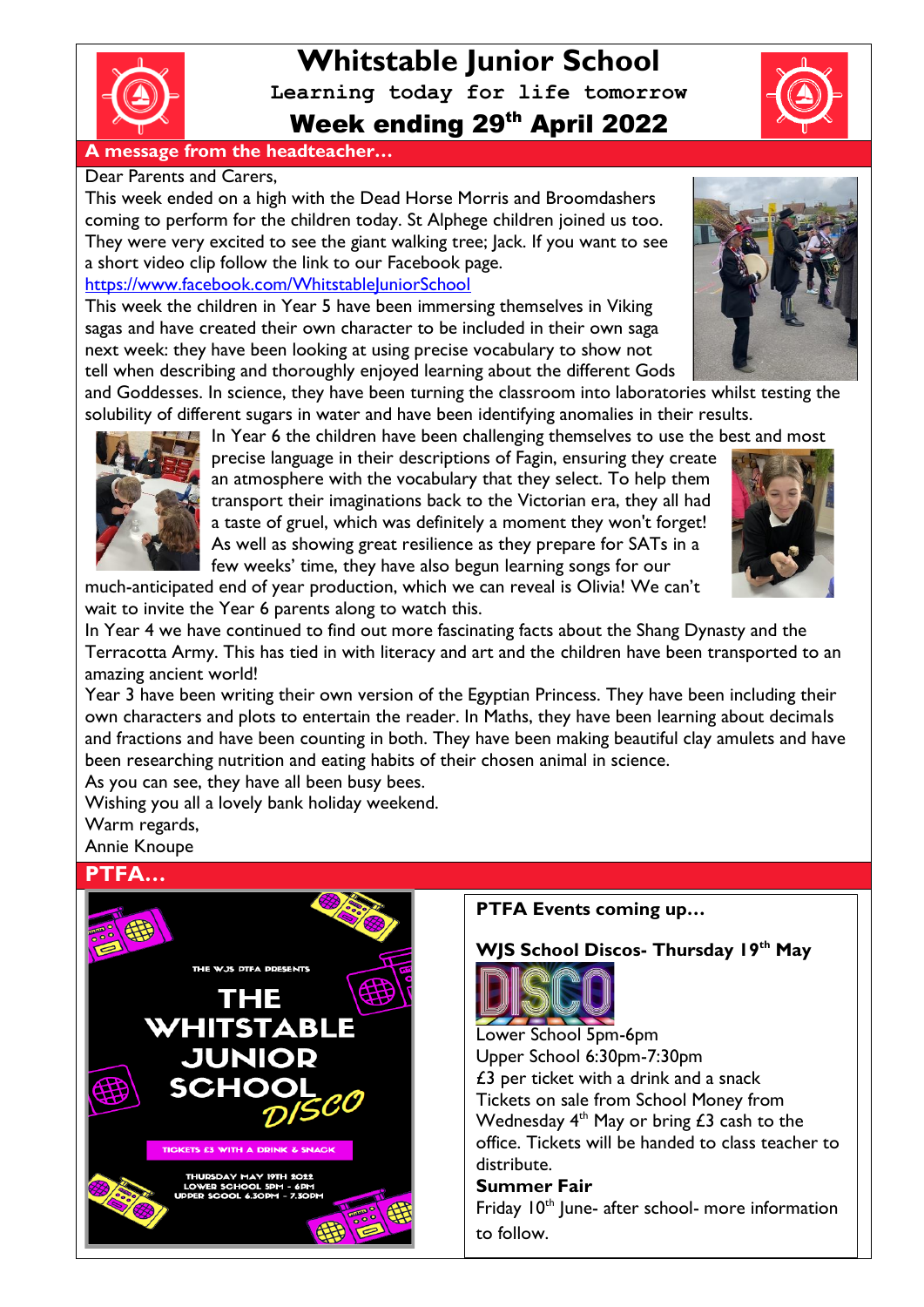## **Headteacher Award…**



## **Headteacher Certificate**

**Well done to Bobby in 4T.** Apart from being a brilliant mathematician and someone who is full of interesting ideas, he has really impressed everyone with his maturity. This is evident in his kindness, his excellent behaviour and his positive, sunny attitude. He is also a good friend to his peers, supportive helpful and funny! Wow! Well done Bobby.

### **Sporting Activities…**

Year 4 attended the Alternative Activities Event this week at HBHS. This was a non-competitive event which allowed the children to focus on developing their coordination and team skills. As always, the children were a pleasure to spend time with and represented the school perfectly. Well Done!





WJS Mixed Football Team did us proud! They competed against 16 other schools and we were the only evenly mixed boy and girl team out of all the schools.

### **Letters ….**



Don't forget you can find all the letters we email out to you saved on the school website. [Click here](http://www.whitstable-junior.kent.sch.uk/)  [for the website where you will find all letters.](http://www.whitstable-junior.kent.sch.uk/)

### **Times Tables Rock Stars…**